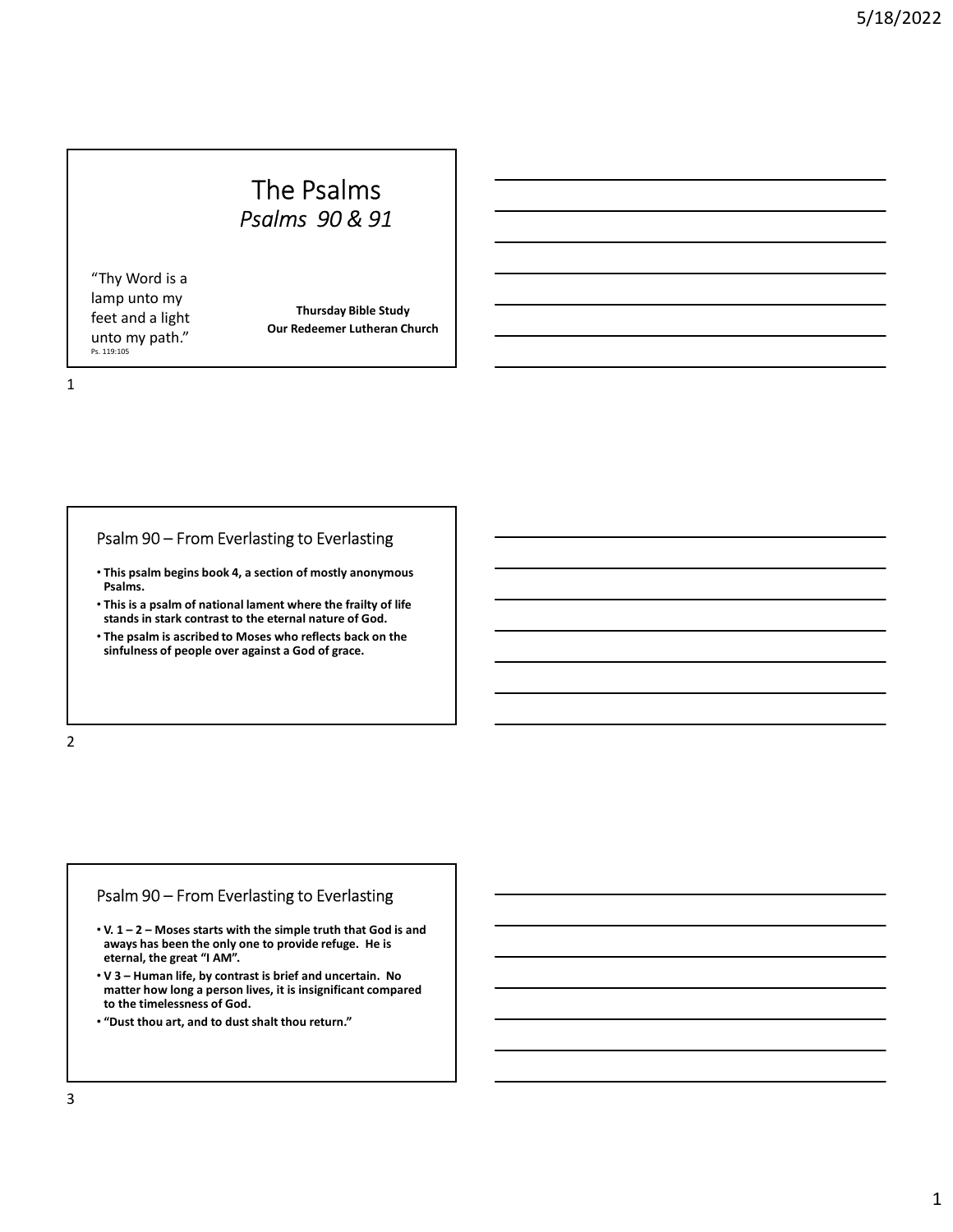- V. 4 Even though we may think that our lives are long, yet in comparison to God, they are but a moment. Time, for God, is nothing.
- Psalm 90 From Everlasting to Everlasting<br>
v. 4 Even though we may think that our lives are long, yet<br>
in comparison to God, they are but a moment. Time, for<br>
God, is nothing.<br>
v. 5-6 Nothing in our life is permanent. **Psalm 90 – From Everlasting to Everlasting<br>• V. 4 – Even though we may think that our lives are long, yet<br>in comparison to God, they are but a moment. Time, for<br>God, is nothing.<br>• V. 5-6 - Nothing in our life is permanent Psalm 90 – From Everlasting to Everlasting<br>• V. 4 – Even though we may think that our lives are long, yet<br>in comparison to God, they are but a moment. Time, for<br>God, is nothing.<br>• V. 5-6 - Nothing in our life is permanent** Salm 90 – From Everlasting to Everlasting<br>
V. 4 – Even though we may think that our lives are long, yet<br>
in comparison to God, they are but a moment. Time, for<br>
God, is nothing.<br>
V. 5-6 - Nothing in our life is permanent. flourishes, then dies and is cut down. Psalm 90 – From Everlasting to Everlasting<br>
v.v. 4 – Even though we may think that our lives are long, yet<br>
in comparison to God, they are but a moment. Time, for<br>
God, is nothing<br>
v. 5-6 - Nothing in our life is permanent • V 7-8 - Let's face it: all we have him that unriling to Evera long, yet<br>
• in comparison to God, they are but a moment. Time, for<br>
God, is nothing.<br>
• V, 5-6 - Nothing.<br>
• V, 5-6 - Nothing in our life is permanent. Our • Cool, is nothing.<br>• V. 7-6 - Mothing in our life is germanent. • Curlist like is a dream – literally like a sleep. It is like the grass which grows,<br>• flourishes, then dies and is cut down.<br>• All of this is in contras
- All of this is in contrast to the eternal nature of God.
- 4

- short years, is to earn the wrath of God because of our sin.
- Even our secret sins are exposed before God.
- 
- right down to it, the days fly by and they are marked by toil and trouble. Psalm 90 – From Everlasting to Everlasting<br>
v 7.8 - Let's face it: all we have accomplished in our few,<br>
short years, is to earn the wrath of God because of our sin.<br>
Fuen our secret sins are we deserved from God? His wrat • V. 13 - Let's face it: all we have accomplished in our few,<br>• V. 13 - Let's face it: all we have accomplished in our few,<br>• Even our secret sins are exposed before God.<br>• V. 10 - We may live 70 or even 80 years, but when • V. 73 – Let's face it: all we have accomplished in our few.<br>• there our secret sins are exposed before God.<br>• V. 9 – What have we deserved from God? His wrath.<br>• V. 9 – What have we deserved from God? His wrath.<br>• right • Pero nur secret sins are exposed before God.<br>• V. 9 – What have we deserved from God? His wrath.<br>• V. 10 – We may live 70 or even 80 years, but when you get<br>• right down to it, the days fly by and they are marked by toll
- $5<sub>5</sub>$

- V. 11 Do you really want to mess with the wrath of God?<br>We can't even begin to comprehend it.
- live our days with purpose.
- V. 13 "Return" Come back to thy people; show mercy by sparing them. Change your wrath into mercy.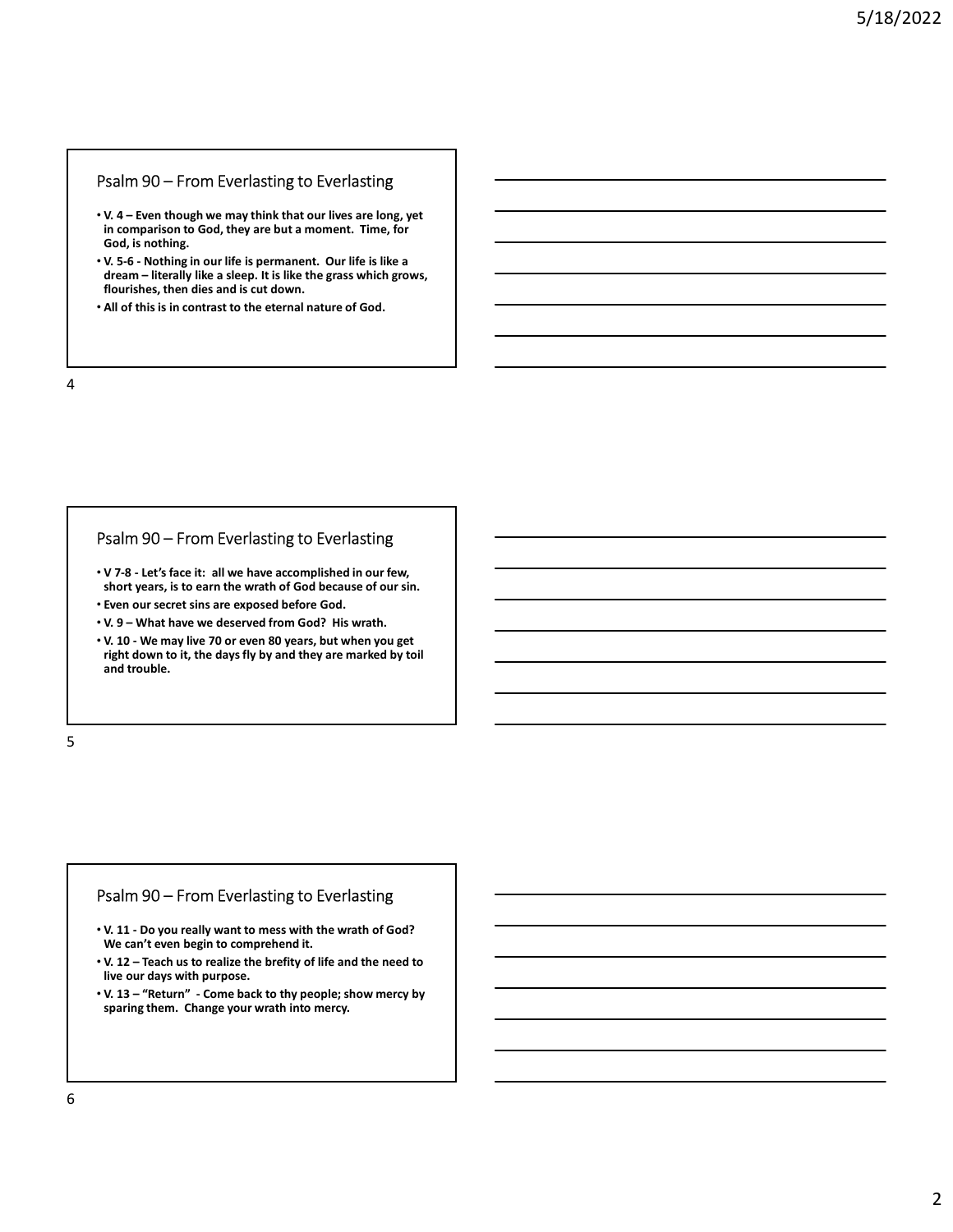- Then we can rejoice and be glad all our days.
- 
- Psalm 90 From Everlasting to Everlasting<br>
v. 14 Instead of wrath, show "steadfast love" (chesed).<br>
Then we can rejoice and be glad all our days.<br>
v. 15 Replace the days of evil with days of joy.<br>
v. 16 Let the days occasion to celebrate your goodness.
- **Psalm 90 From Everlasting to Everlasting<br>• V. 14 Instead of wrath, show "steadfast love" (chesed).**<br>
Then we can rejoice and be glad all our days.<br>• V. 15 Replace the days of evil with days of joy.<br>
 C. 16 Let th **PSalm 90 – From Everlasting to Everlasting<br>• V. 14 – Instead of wrath, show "steadfast love" (***chesed***).<br>• Then we can rejoice and be glad all our days.<br>• V. 15 – Replace the days of evil with days of joy.<br>• V. 16 – Let** From From Everlasting to Everlasting<br>• V. 14 - Instead of ward, show "steadfast love" (chesed).<br>• The we can rejoice and be glad all our days of joy.<br>• V. 15 - Replace the days of evil with days of joy.<br>• V. 16 - Let the d • V. 17 - The repetition of the prayer here is emphatic. It indicates an intense desire that God would enable them to carry out their plans. Psalm 90 – From Everlasting to Everlasting<br>
v. y. 14 – instead of wrath, show "steadfast love" (*chesed*).<br>
Then we can rejoice and be glad all our days.<br>
v. 15 – Replace the days of evil with days of joy.<br>
v. 15 – Replace

7

- This anonymous psalm is a strong confession of faith, urging all to seek the Lord's refuge when fearful times arise.
- 
- V. 14 Instead of wrath, show "steadfast lowe" (*chesed*).<br>
 The swe can rejoice and be gived will with days of joy.<br>
 V. 15 Eepleite days of evil with days of joy.<br>
 V. 15 The repetition of the prayer here is e metaphors depict the sure defense found in the Lord God. • Four names for God correspond to the metaphors, and each gives the basis for the strong confession of faith in God's protection. Psalm 91 – My Refuge and My Fortress<br>
This anonymous psalm is a strong confession of faith, urging<br>
all to seek the Lord's refuge when fearful times arise.<br>
"V.1-2-"shelter – shadow – refuge – fortress" These<br>
metaphors de FSalm 91 – MY Refuge and My Fortress<br>
This anonymus pailm is a strong confession of faith, urging<br>
all to seek the Lord's refuge when fearful times arise.<br>
CV. 1-2 "shelter – shadow – refuge – fortress" These<br>
metaphors de metaphors depict the sure defense found in the Lord God.<br>
• Four names for God correspond to the metaphors, and each<br>
gives the basis for the strong confession of faith in God's<br>
protection.<br>
• V. 3 – "Snare of the fowler"

8 and 2010 and 2010 and 2010 and 2010 and 2010 and 2010 and 2010 and 2010 and 2010 and 2010 and 2010 and 2010

- hidden dangers in life, both physical and spiritual dangers.
- "Pestilence" may refer to an epidemic, but the Hebrew consonants for "pestilence" (DBR) also spell "word" which may also be a snare for God's people.
- refer to the wings of the cherubim over the Ark of the Covenant.